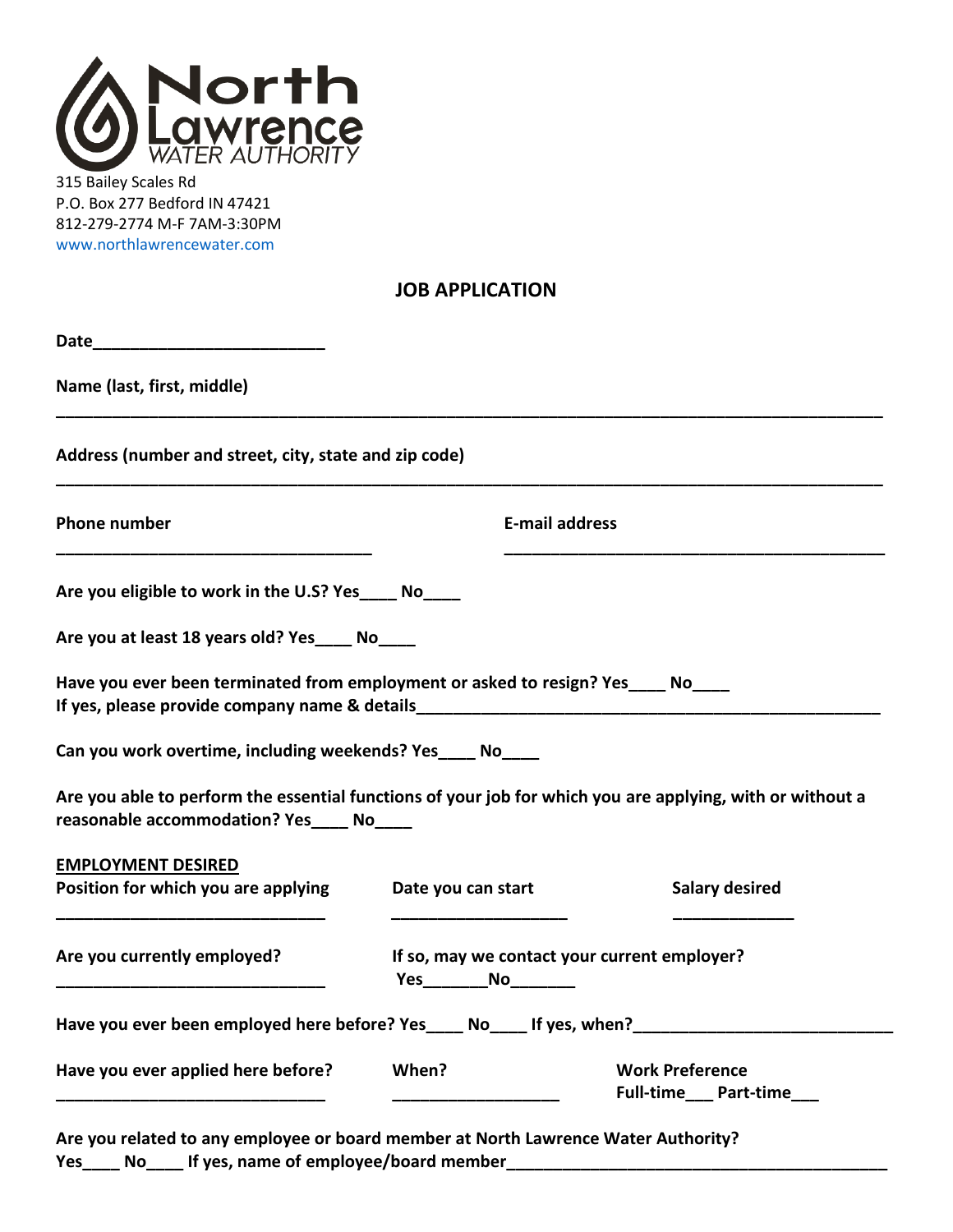| <b>EDUCATION</b>                       | <b>Name &amp; location</b> | No. of yrs. Attended                                                                                  | Degree received                                                                   |
|----------------------------------------|----------------------------|-------------------------------------------------------------------------------------------------------|-----------------------------------------------------------------------------------|
| <b>High School</b>                     |                            |                                                                                                       |                                                                                   |
| <b>College/University</b>              |                            |                                                                                                       |                                                                                   |
| <b>Trade/Business</b>                  |                            |                                                                                                       |                                                                                   |
|                                        |                            |                                                                                                       |                                                                                   |
|                                        |                            | Please list any trainings, licenses, certifications etc. that might be beneficial for your employment |                                                                                   |
| <b>EMPLOYMENT HISTORY</b>              |                            | (list your last four employers starting with the most recent)                                         |                                                                                   |
|                                        |                            |                                                                                                       |                                                                                   |
|                                        |                            |                                                                                                       |                                                                                   |
|                                        |                            |                                                                                                       |                                                                                   |
|                                        |                            |                                                                                                       |                                                                                   |
|                                        |                            |                                                                                                       |                                                                                   |
|                                        |                            |                                                                                                       |                                                                                   |
|                                        |                            |                                                                                                       |                                                                                   |
|                                        |                            |                                                                                                       |                                                                                   |
|                                        |                            |                                                                                                       |                                                                                   |
|                                        |                            |                                                                                                       |                                                                                   |
|                                        |                            |                                                                                                       |                                                                                   |
|                                        |                            |                                                                                                       |                                                                                   |
|                                        |                            |                                                                                                       |                                                                                   |
|                                        |                            |                                                                                                       |                                                                                   |
|                                        |                            | Start Date_____________ End Date______________ Reason for leaving___________________________________  |                                                                                   |
| Pay \$________per_______               |                            |                                                                                                       |                                                                                   |
|                                        |                            |                                                                                                       |                                                                                   |
|                                        |                            |                                                                                                       |                                                                                   |
|                                        |                            |                                                                                                       |                                                                                   |
|                                        |                            |                                                                                                       | Start Date___________ End Date____________ Reason for leaving____________________ |
| Pay $\frac{\zeta}{\zeta}$ per ________ |                            |                                                                                                       |                                                                                   |